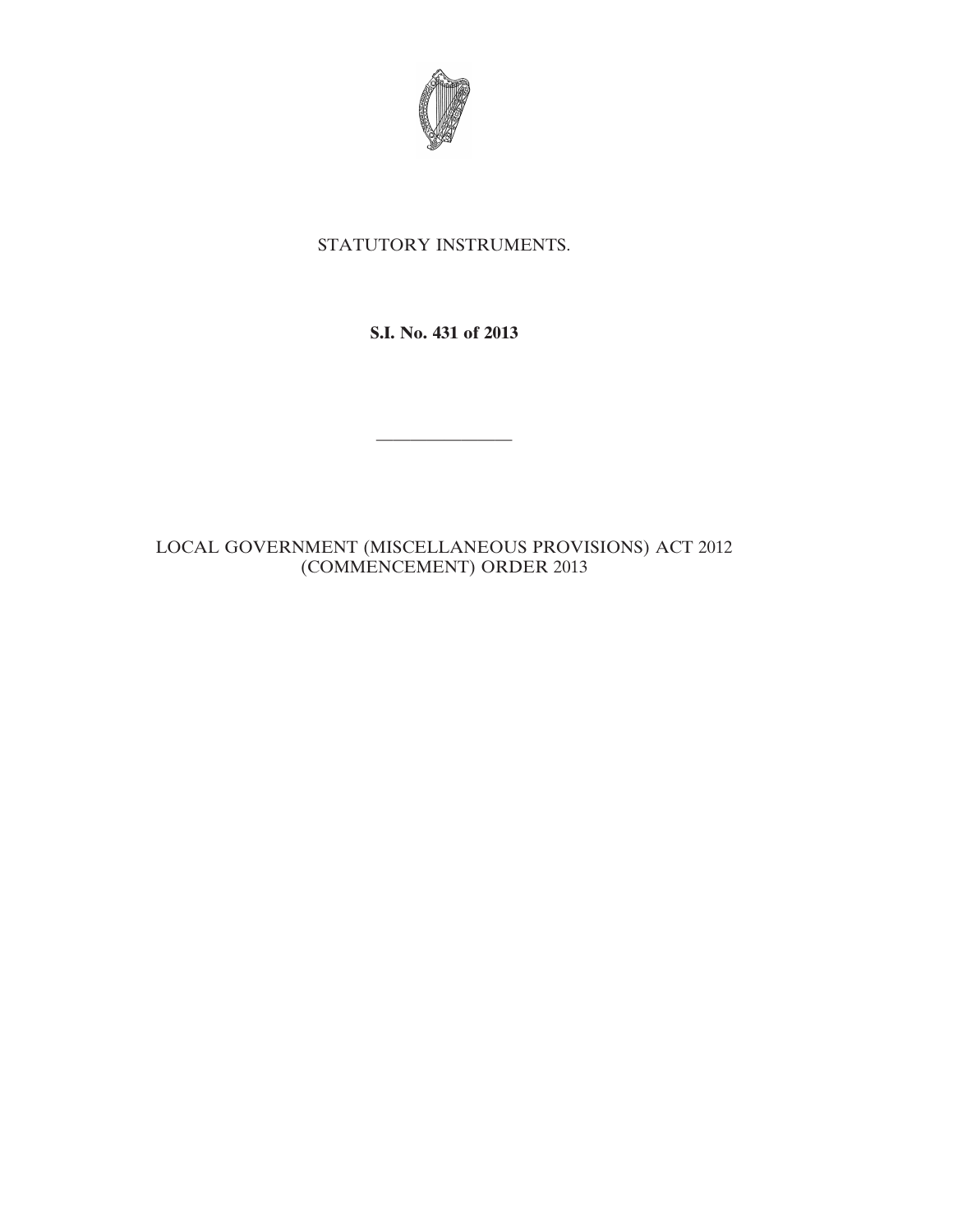#### LOCAL GOVERNMENT (MISCELLANEOUS PROVISIONS) ACT 2012 (COMMENCEMENT) ORDER 2013

I, PHIL HOGAN, Minister for the Environment, Community and Local Government, in exercise of the powers conferred on me by subsection (4) of section 1 of the Local Government (Miscellaneous Provisions) Act 2012 (No. 17 of 2012), hereby order as follows:

1. This Order may be cited as the Local Government (Miscellaneous Provisions) Act 2012 (Commencement) Order 2013.

2. The 16th day of November 2013 is appointed as the day on which paragraph (*b*) of section 16 (insofar as it inserts paragraph (*b*) of subsection (1A) of section 144 of the Local Government Act 2001 (No. 37 of 2001)) of the Local Government (Miscellaneous Provisions) Act 2012 (No. 17 of 2012) comes into operation.



GIVEN under my Official Seal, 14 November 2013.

> PHIL HOGAN, Minister for the Environment, Community and Local Government.

*Notice of the making of this Statutory Instrument was published in "Iris Oifigiúil" of* 15*th November*, 2013.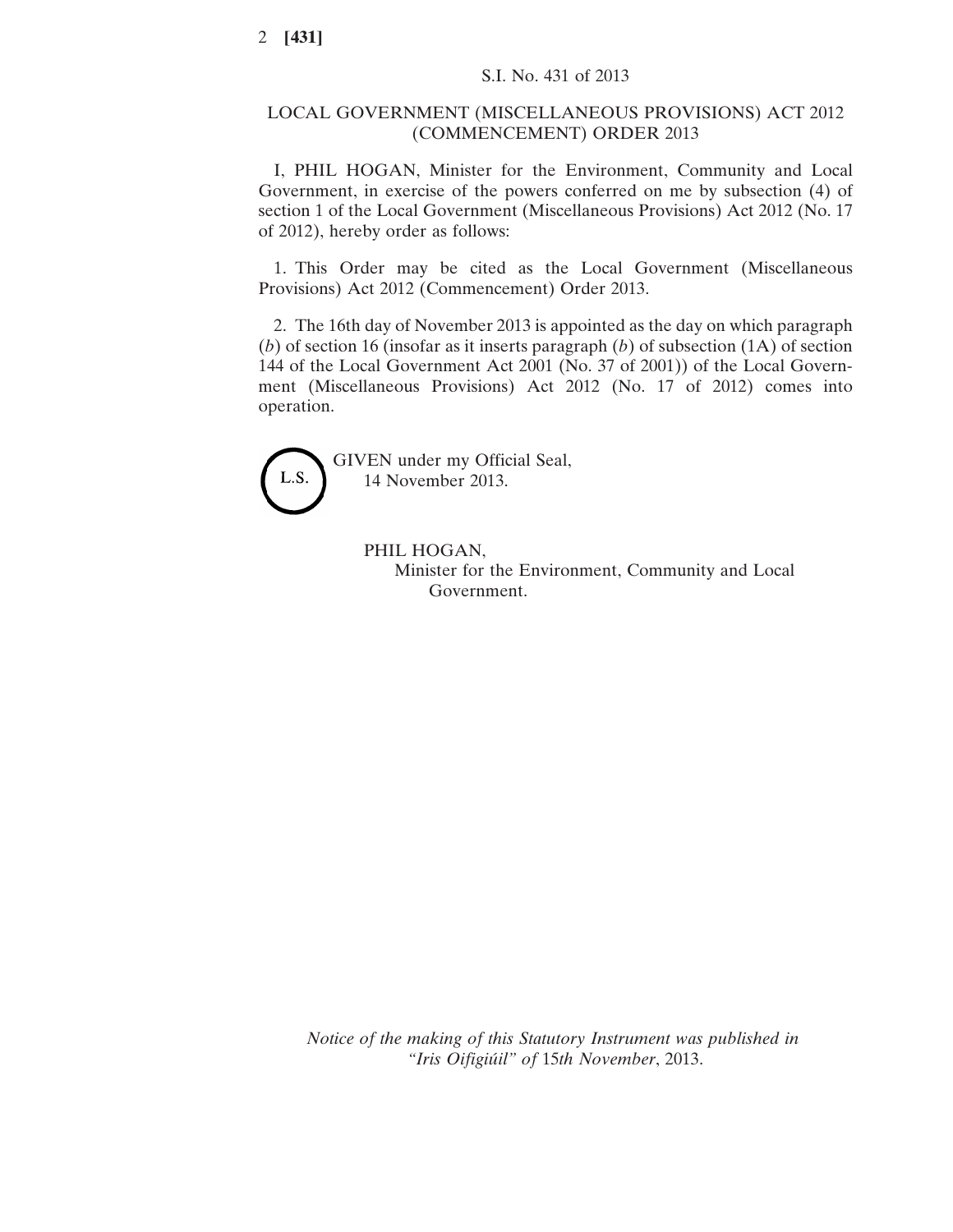**[431]** 3

#### EXPLANATORY NOTE

*(This note is not part of the Instrument and does not purport to be a legal interpretation)*

This Order commences the outstanding provision in Part 4 of the Local Government (Miscellaneous Provisions) Act 2012 relating to the position of manager in North and South Tipperary. The commencement will insert a new provision in section 144 of the Local Government Act 2001 which provides that, in the case of North Tipperary County and South Tipperary County, the same person shall be the manager and in so doing will allow for the appointment of such a manager. In the case of Tipperary, the dual manager will be appointed in accordance with section 145(3A) of the Local Government Act 2001 inserted by section 17(*b*) of the Local Government (Miscellaneous Provisions) Act 2012.